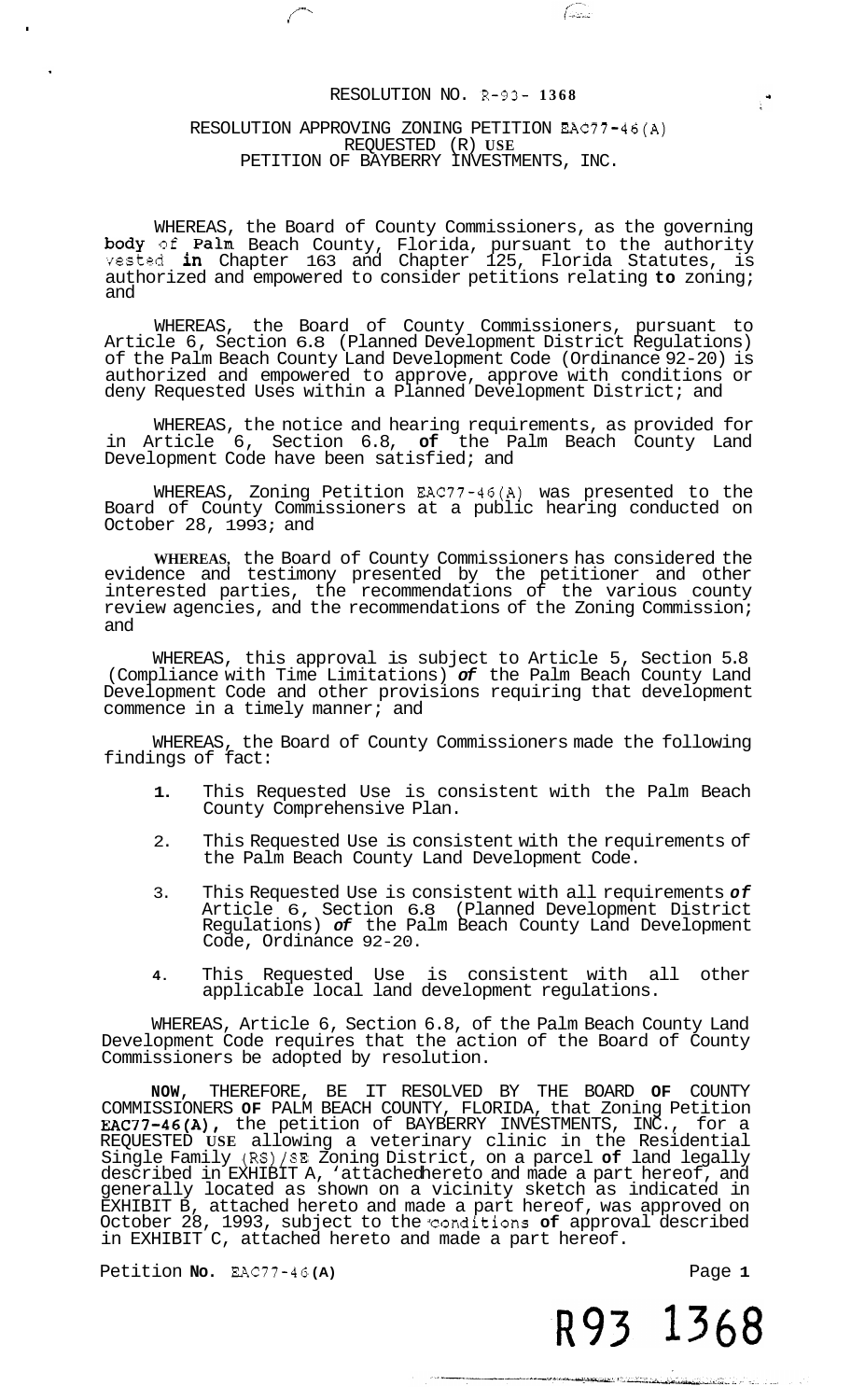Commissioner Aaronson moved for the approval **of** the Resolution.

*f*  ,-

The motion was seconded by Commissioner Lee and, upon being put to a vote, the vote was as follows:

| Mary McCarty, Chair         | Absent<br>Aye |
|-----------------------------|---------------|
| Burt Aaronson<br>Ken Foster | Aye           |
| Maude Ford Lee              | Aye           |
| Karen T. Marcus             | Aye           |
| Warren Newell               | $Ay \rho$     |
| Carol A. Roberts            | Absent        |

The Chair thereupon declared that the resolution was duly passed and adopted this 28th day of October, **1993.** 

.

APPROVED AS TO FORM AND LEGAL SUFFICIENCY PALM BEACH COUNTY, FLORIDA BY ITS BOARD OF COUNTY COMMISSIONERS

DOROTHY H. WILKEN, CLERK

BY:

BY: **CLERK** 

Petition No. **EAC77-46 (A)** 

Page **2**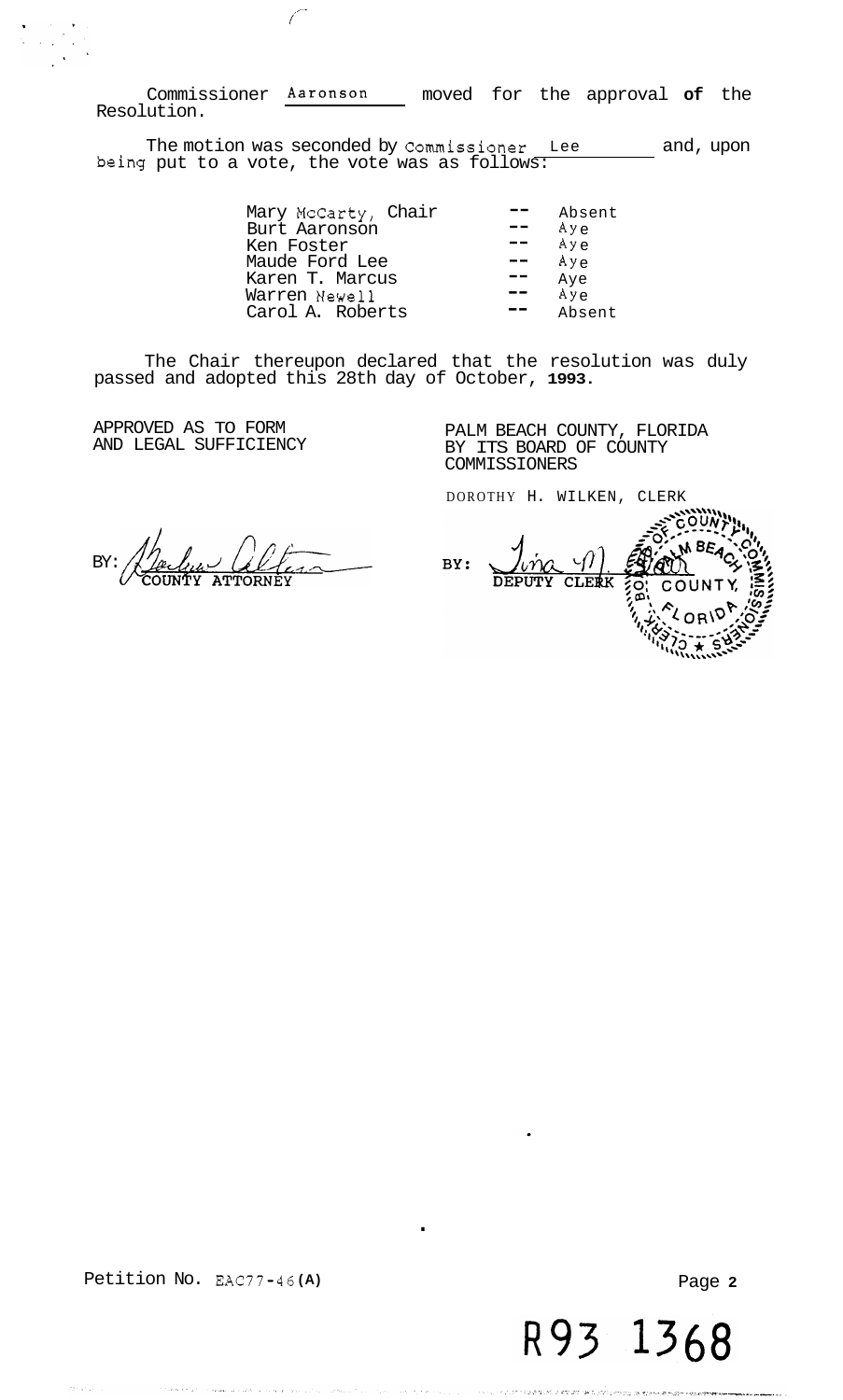### EXHIBIT A

 $\left(\begin{array}{c} \cdot \end{array}\right)$ 

 $\sqrt{2}$ 

an di papa di papa di papa di papa di papa di papa di papa di papa di papa di papa di papa di papa di papa di<br>Papa di papa di papa di papa di papa di papa di papa di papa di papa di papa di papa di papa di papa di papa d

### LEGAL DESCRIPTION

THE NORTHEAST QUARTER (NE **1/4).** LESS THE EASTERLY **50.0** FEET THEREOF. SUBJECT TO **A** DRAINAGE AND RIGHT **OF** WAY EASEMENT OVER **THE**  NORTH **35.0** FEET OF THE SOUTHIHALF **(S 1/2) OF T'HE** SOUTHEAST QU.ARTER **(SE 1/4)** OF THE NORTHEAST QUqRTER (NE **1/4) AND** THE SOUTH *50.0* FEET **OF** THE NORTHEAST QUARTER **(NE 1/4)** OF THE SOUTHEAST QUARTER **(SE 1/4) OF** THE NORTHEAST QUARTER (NE **1/4)\*** 

*ALSO* 

THE NORTH **HALF** (N **1/2) OF** THE NORTHEAST QUARTER **(NE 1/'4** )' **OF** THE SOUTHEAST QUARTER **(SE 1/4).** LESS THE EAST **HALF** OF THE SOUTH **181.0 495.0** FEET, AND THE EAST **50.0** FEET THEREOF. FEET; THE **EAST 692 -0** FEET **OF** 'THE NORTH **314** *.O* FEET **OF** THE SOUTH

*ALSO* 

THE SOUTHWEST QUARTER (SW **1/4) OF** THE NORTHEAST QUARTER' (NE **1/44)** OF THE SOUTHEAST QUARTER (SE **1/4).** 

*ALSO* 

THE NORTHWEST QUARTER (NW 1/4) OF THE SOUTHEAST QUARTER (SE 1/4).

*ALSO* 

THE NORTH HALF OF THE SOUTHWEST QUARTER (SW 1/4) OF THE SOUTBEAST QUARTER **(SE 1/4).** 

**ALL** IN SECTION **14** , TOWNSHIP **43** SOUTH, RANGE **42** EAST, **PALM B'EACH**  COUNTY, FLORIDA,

.

a lizikati na m

**Petition No. EAC77-46 (A)** 

**Page 3**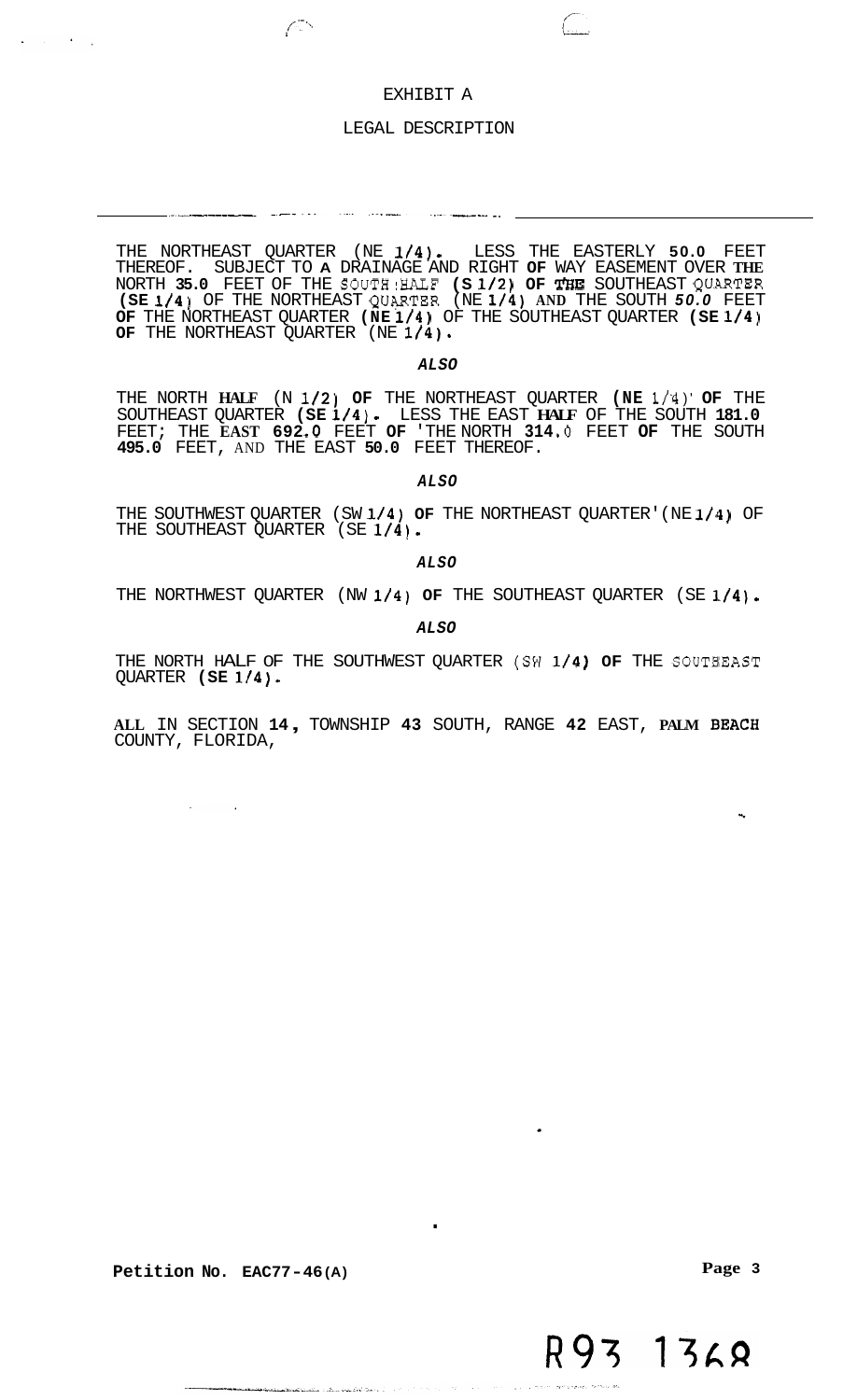## **(location sketch)**

<span id="page-3-0"></span>

**Petition No. DOA77-46A** 

**October, 1993** 

.

Page 4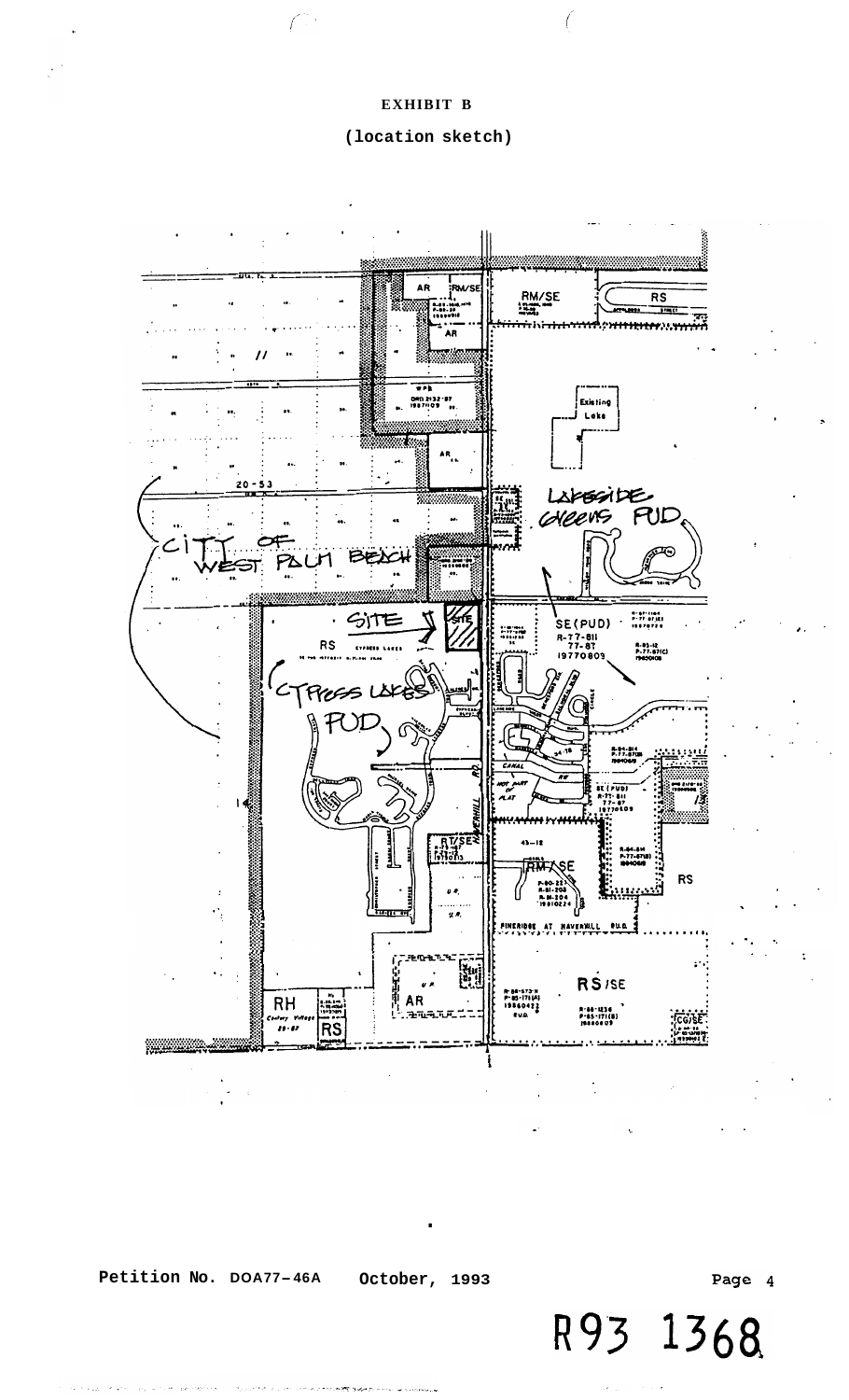### EXHIBIT **C**

### CONDITIONS OF APPROVAL

<span id="page-4-0"></span>NOTE: **All** previous conditions of approval are shown in NOLD and will be carried forward with this petition unless expressly modified herein.

*f* 

### **A.**  ALL PETITIONS

**1. All** previous conditions of approval applicable to the subject property have been consolidated as contained herein. The petitioner shall comply with all previous conditions of approval, including original deadlires, unless expressly modified. (MONITORING)

#### B. SITE DESIGN AND USE LIMITATIONS

 $\bigcap$ 

1. TO ensure consistency with the application the **veterinary** Clinic shall be limited to indoor operation, and **no**  outdoor activities, pens, cages, or runs shall be permitted On site. (ZONING/BUILDING-Code Enforcement) ERM<br>ON<br>De<br>ERM

### C.

**1.** A Wellfield Affidavit of Notification shall be submitted to the Department of Environmental Resources Management prior to DRC Final Plan certification. (ERM)

### E. ENGINEERING

- **1. Developer shall plat the proposed lake and residential area on a one acre to one acre basis, up to a maximum of thirty** *(30)* **acres for residential. No additional residential units shall be platted until legal positive outfall is provided.** (Previously condition **1** of Petition **77-46,** Resolution Number **77-481).**
- **2.**  Developer shall provide signalization at the min **entrance on Haverhill Road, When warranted, as determi:aed by the County Engineer.** (Previously condition **2** of Petition **77-46,** Resolution Number **77-481).**
- **3. Developer shall provide a left turn lane at the projects**  main entrance, north approach Haverhill Road; a left turn lane at the main entrance, south approach Haverhill Road; **and a four (4) lane entrance road.** (Previously condit.ion **3** of Petition **77-46,** Resolution Number **77-481).**
- **4. Developer shall provide a left turn lane at the Haverhill Road north entrance, south approach; and a three (3) lime north entrance road (two (2) exit lanes, one (1) entrance lane).** (Previously condition **4** of Petition **77-16,**  Resolution Number **77-481).**
- *5.*  **Developer shall dedicate to Palm Beach County, fifl;y**four (54) feet from the centerline for the ultimate right **of way for Haverhill Road.** (Previously condition **5** of Petition **77-46,** Resolution Number **77-481).**
- **6. Developer shall dedicate to Palm Beach County forty (40) feet for right-of-way for Roebuck Road.** (Previously feet for right-of-way for Roebuck Road. (Previously condition 6 of Petition 77-46, Resolution Number 77-48!.).
- **7. Developer shall deed to the Bchool Board of Palm Bench County** *8* **an acceptable twenty** *(20)* **acre school site prior to the issuance of any residential building permits i'or this project.** ,(Previously condition **7** of Petition **77-4.6,**  Resolution Number **77-48.1).**

Petition **No. EAC77-46** (A)

R93 1368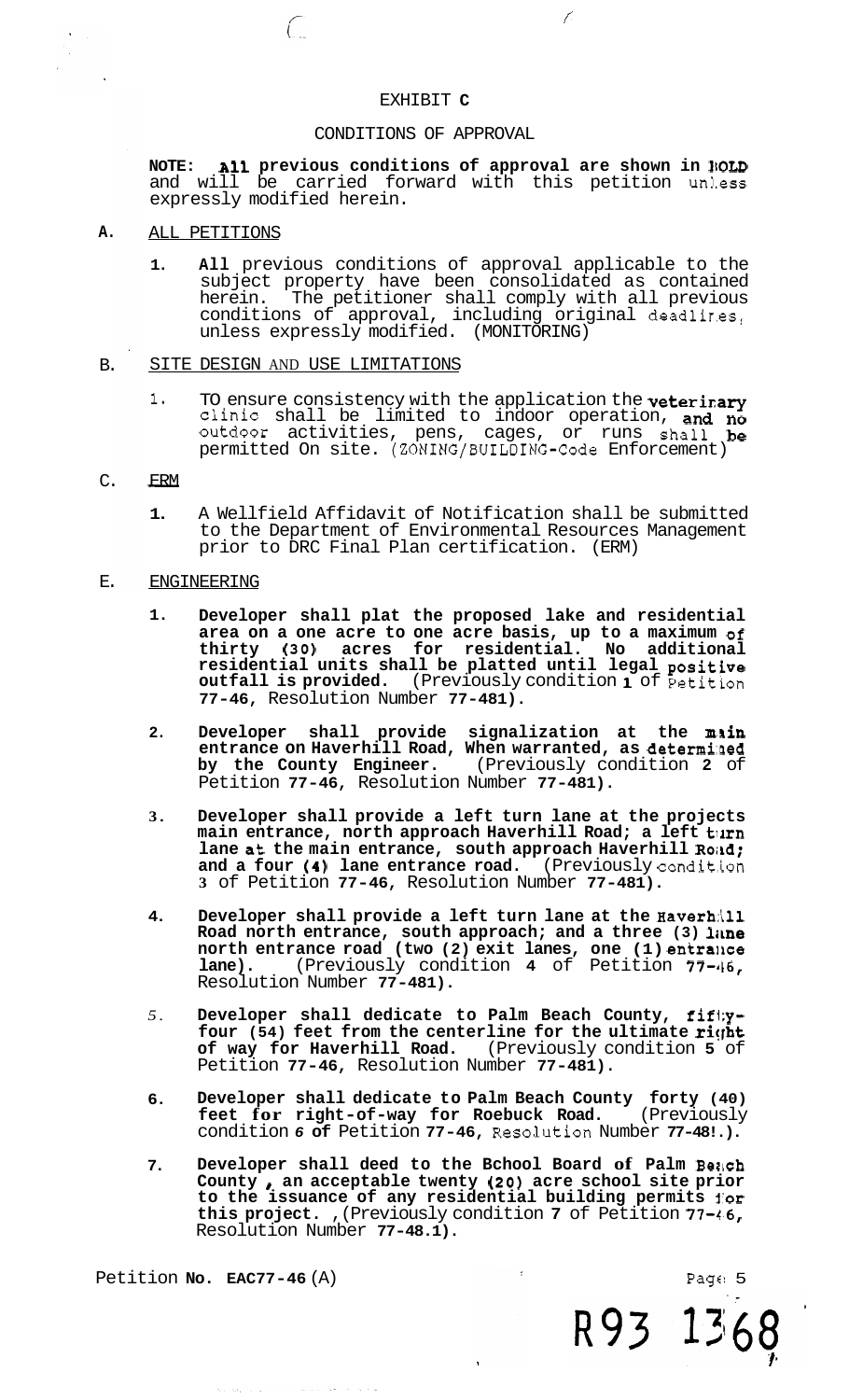**to the issuance of any residential building permits for this project.** (Previously condition **7** of Petition **77-46,**  Resolution Number **77-481).** 

 $\widehat{C}$ 

**8.** Previous condition **8** of Petition **77-46,** Resolution Number **77-481** which stated:

> **##,Limited to the Commercial site, a fifty (50) foot landscape buffer zone, containing no paving, shall be provided within the one hundred (100) foot setback. Furthermore, a %o access1\* easement shall be dedicated to Palm Beach County along Haverhill Road within the buffer zone with the intent to exclude motor vehicular access to Baverhill and provided further no sign shall be placed within**  this area."

**Is** hereby amended **to** state:

 $\bigcap$ 

Limited to the Commercial site, a fifty *(50)* foot landscape buffer zone, containing no paving, shall be provided within the one hundred **(100)** foot setback. Furthermore, a "no access" easement shall be dedicated **to** Palm Beach County along Haverhill Road within the buffer zone with the intent to exclude motor vehicular access to Haverhill Road. .Signage within this easement this area is prohibited.

**9. Developer must apply for a surface water management permit for the proposed development, prior to construction.** (Previously condition **9** of Petition **77-46,**  Resolution Number **77-481).**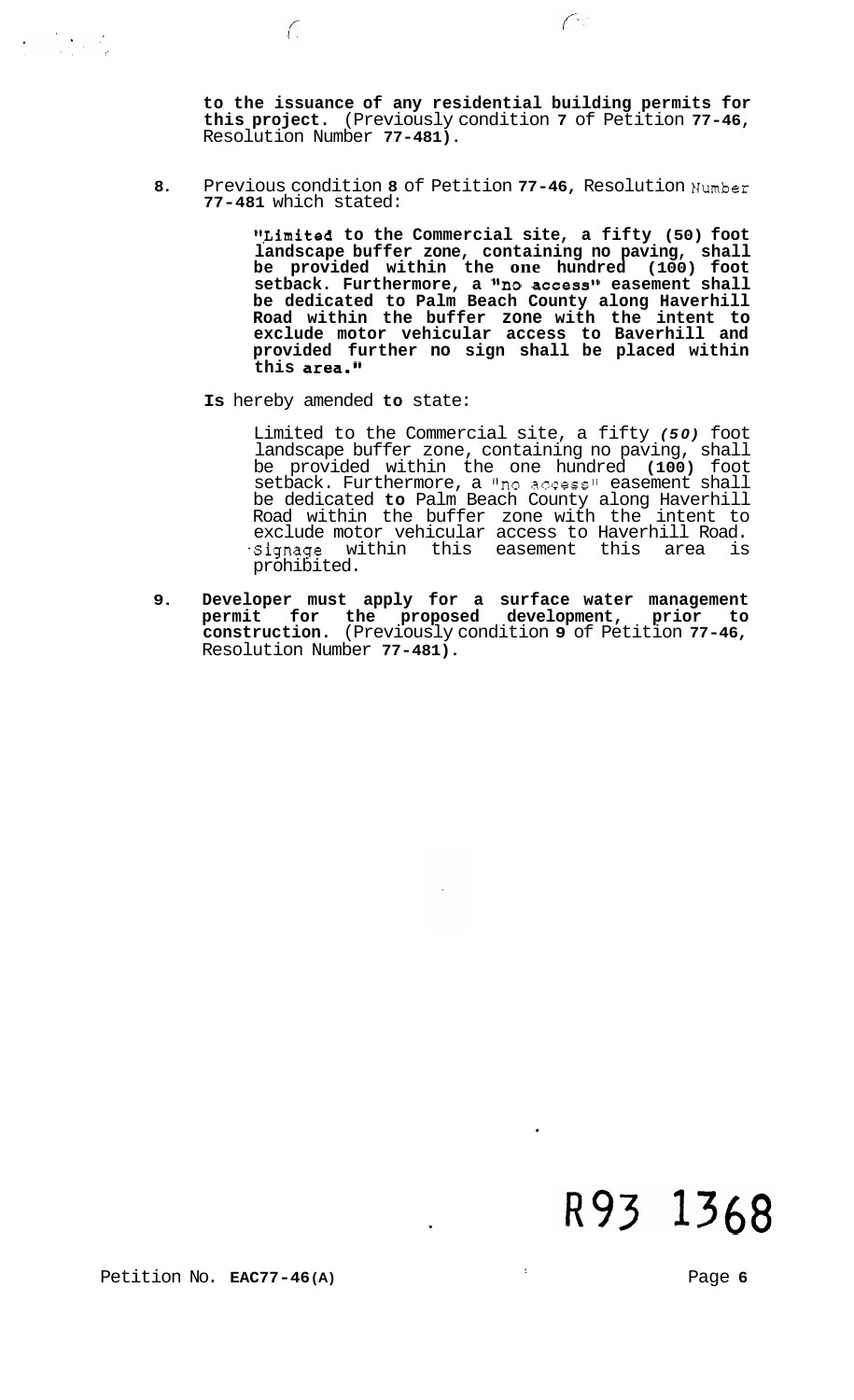**Board af County Commissioners** !

**Mary McCarty, Chair** Robert Weisman **Robert Weisman Kea Poster, Vice Chair** Karen T. Marcus<br>Carol A. Roberts **Warren H. Newell Maude Ford** Lee

**County Administrator** 

**Department of Planning, Zaning & Building** 

*f* ;-.

**Kristin K. Garrison, Executive Director** 

 $1x.$   $3.\overline{27}$ 

Petition No.: DOA77-46A<br>Petitioner: Bayberry **Telephone: (407) 689-5522** 

**Petitioner: Bayberry Investments, Inc. Owner: Bayberry Investments, Inc. Agent: Kieran J. Kilday**<br> **Telephone:** (407) 689-5522 Joe Verdone, Site Planner

*r* 

**Property Location:** West side of Haverhill Road. approximately **1%**  miles south of 45th Street in the Cypress Lakes PUD.

Request: Development Order Amendment/Expedited Application<br>Consideration to allow a Veterinary Clinic <sup>-</sup> no outdoor activities, **a** Requested Use, in **a** previously approved PUD.

### **PETITION** *SUMMARY:*

Proposed is the addition of a veterinary clinic with no outdoor activities to be incorporated into the existing shopping cen1:er square footage. The use will utilize approximately **2,100** squire feet of the existing structures on site. **No** exterior changes itre proposed or required by this approval.

### **ISSUES** *SUMMARY:*

Veterinary clinics are generally associate with outdoor activities consisting of outdoor runs and pens, which, can cause noise concerns for the surrounding area. This proposal does not include any outdoor activities and staff has recommended a condition that prohibits outdoor activities to ensure the request and the approval **is** consistent with the application.

# R93 1368

Petition **No.** DOA77-46A October, **1993** Page

.

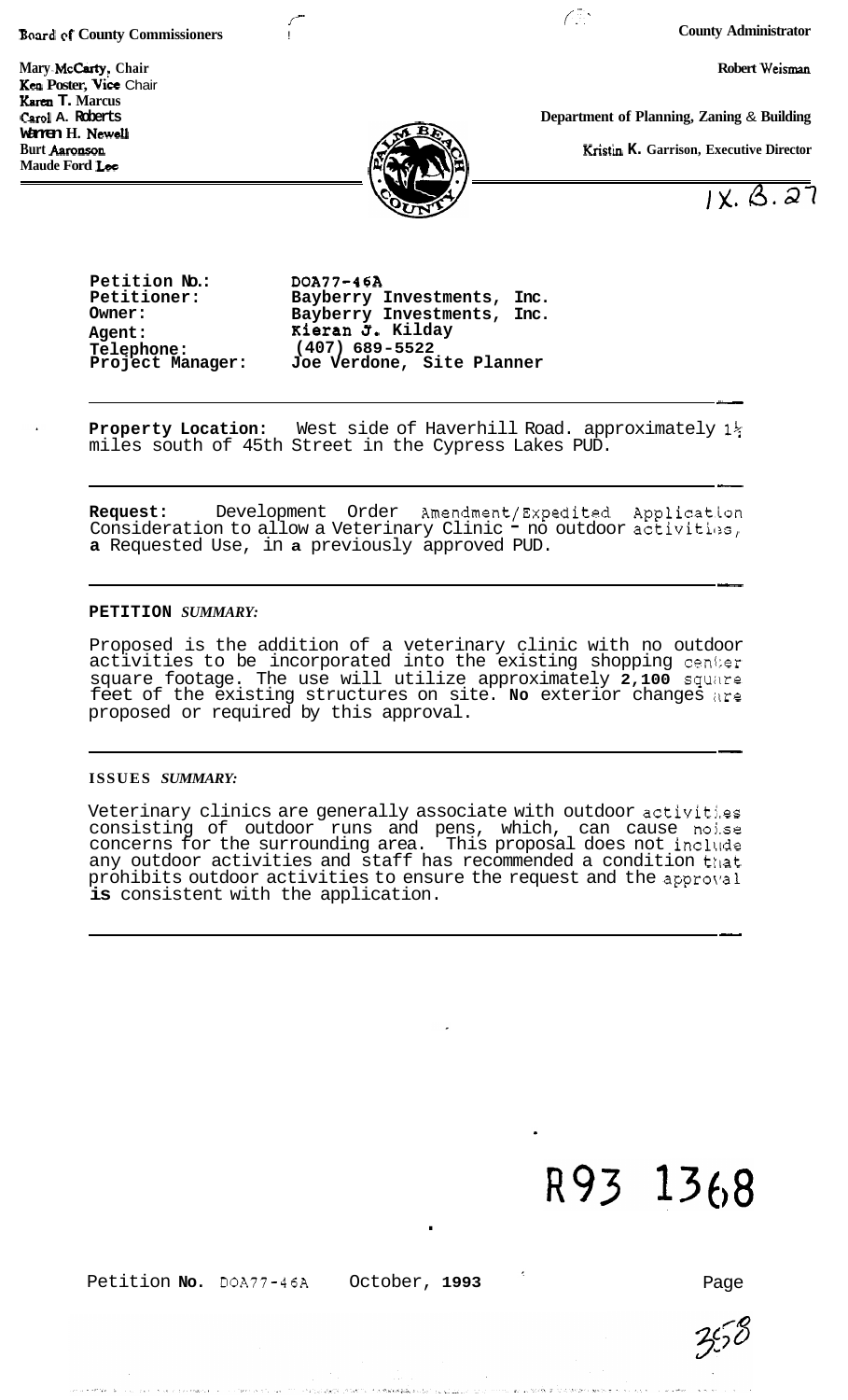

 $\sqrt{2}$ 

 $\widehat{\left( \begin{smallmatrix} 0 & 0 \\ 0 & 0 \end{smallmatrix} \right)}$ 

R93 1368 360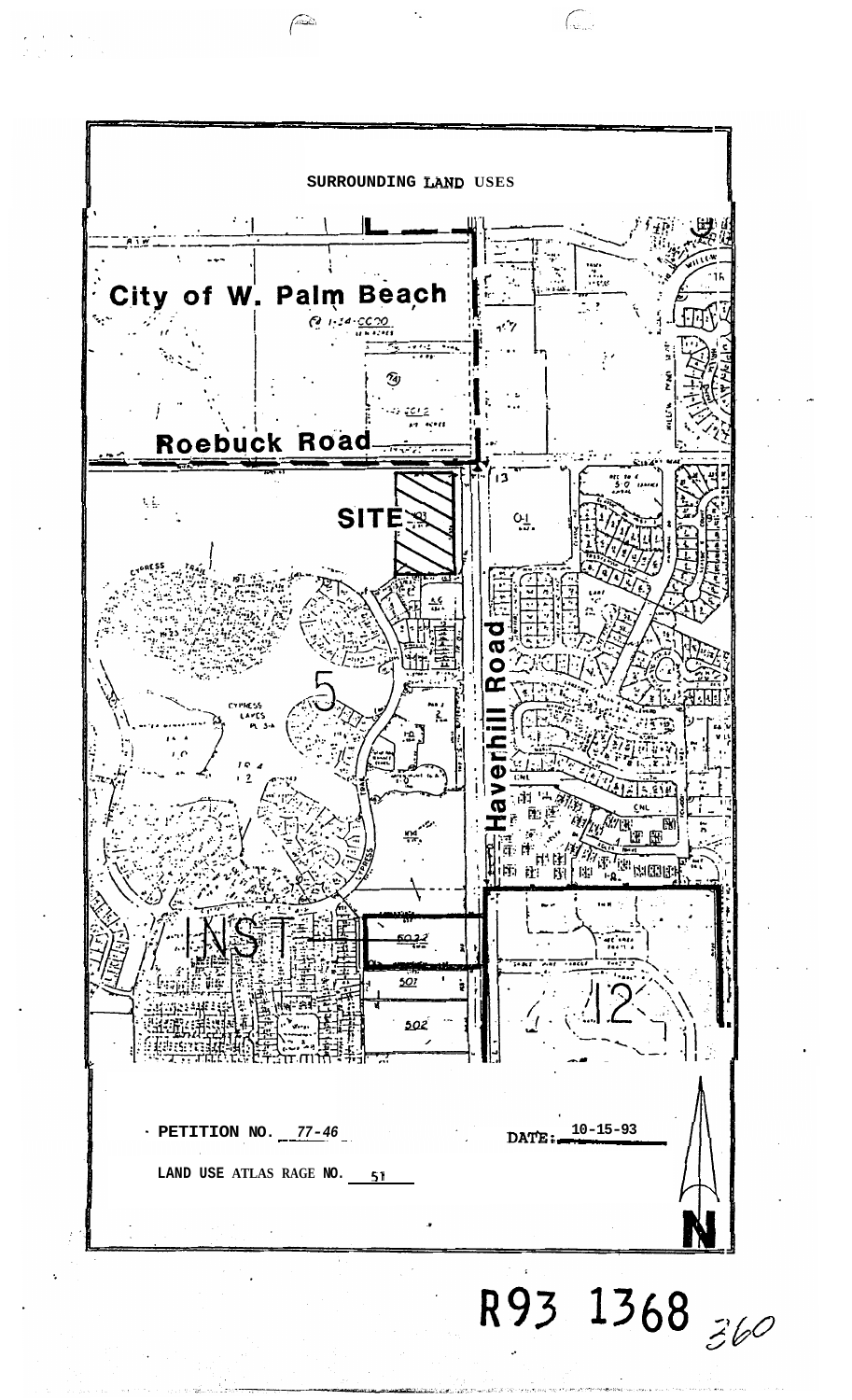### **PALM BEACH COUNTY HEALTH UNIT COMMENTS:**

SEWER: Sewer service is available to the property. **Therefore, no septic tank shall be permitted on this site. All existing onsite sewage dispersal systems must be abandoned in accordance w.ith**  Chapter 10D-6, FAC., and Palm Beach County ECR-I.

Comp

WATER: Water service is available to the property. **Therefore, no well shall be permitted on the s:ite to provide potable water. All existing ons:.te potable water supply systems must be abandoned in accordance with Palm Beach County ERC-11.** 

**ENVIRONMENTAL RESOURCE MANAGEMENT COMMENTS:** 

**VEGETATION PROTECTION** 

This property has been previously cleared and no longer **supports native vegetation.** 

**WELLFIELD PROTECTION ZONE** 

The property is located within a Wellfield Protection Zone  $\sharp 4$ .

**ENVIRONMENTAL IMPACTS** 

**No significant environmental impacts are anticipated.** 

**,FINDINGS: The Environmental Resource Management Department has reviewed the application and found the proposed amendment does not result in significantly adverse impacts on the natural environment, including but not limited to water, air, stormwater management, wildlife, vegetation, wetlands, and the natural functioning of the environment.** 

### **OTHER:**

..

 $\sim 10^{-1}$  ,  $\sim 10^{-1}$ 

**FIRE PROTECTION: The Palm Beach County Department of Fire/Rescue will provide fire protection.** 

**SCHOOL IMPACTS: None** 

**PARKS AND RECREATION: None** 

### **ZONING EVALUATION:**

SITE FACTORS: A 4.85 acre site 338 feet wide and an average **depth of 625 feet accessed by Campinelli Blvd. The si.:e currently supports a commercial shopping center.** 

**ADJACENT ZONING AND EXISTING USES:** 

| <b>NORTH:</b> | Zoning District:<br>Supporting: | Comprehensive Plan: City of West Palm Beach<br>City of West Paim Beach<br>Vacant    |
|---------------|---------------------------------|-------------------------------------------------------------------------------------|
| <b>EAST:</b>  | Zoning District:                | Comprehensive Plan: Medium Residential-5<br>Residential Single<br>Fami.y<br>(RS)/SE |
|               | Supporting:                     | Lake side Green PUD                                                                 |

**Petition No. DOA77-46A October, 1993** 

Paçie

R93 1368 362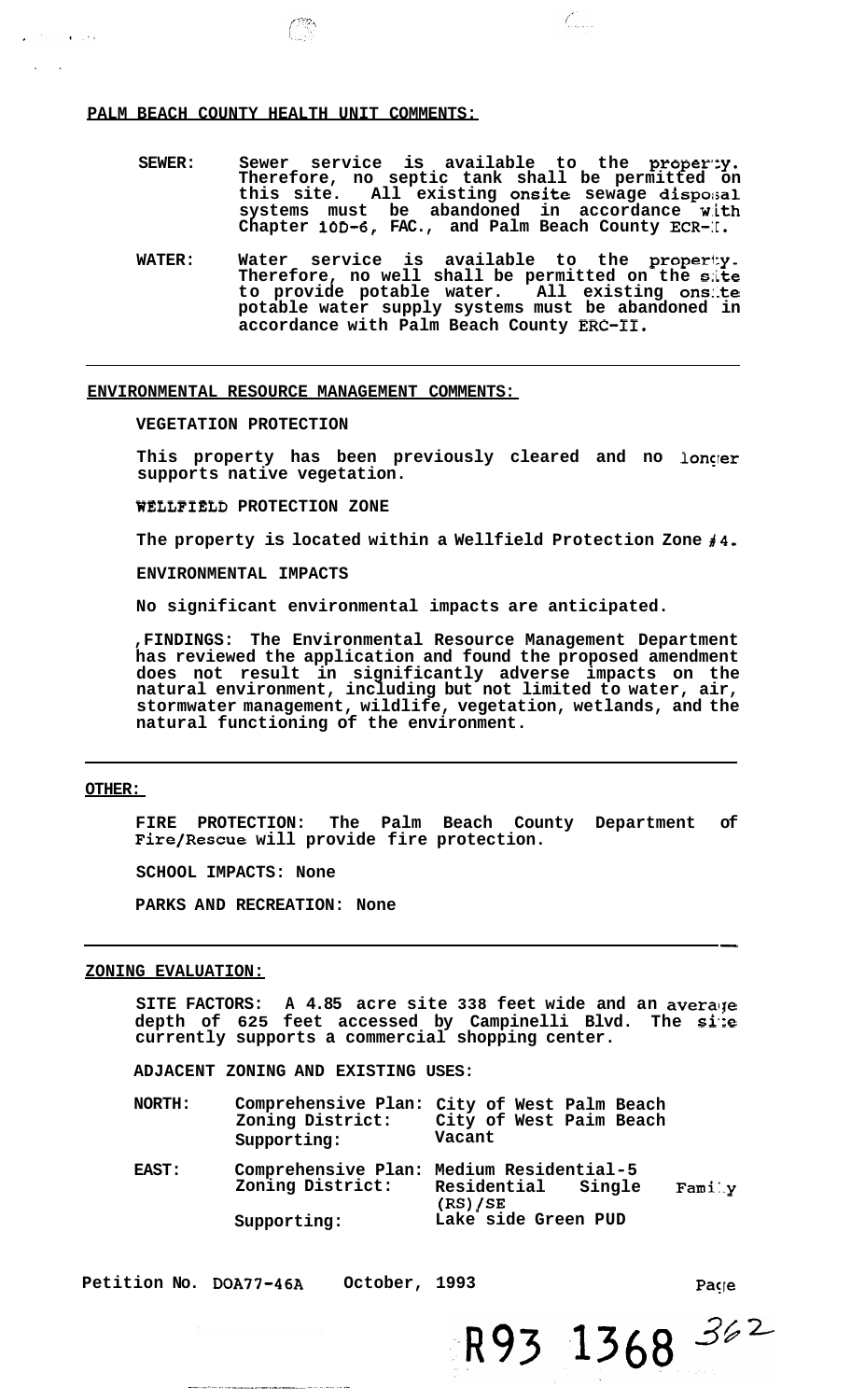### EXHIBIT B

 $\Box$ 

(location sketch)



 $R93 1368$ 

 $364$ 

Petition No. DOA77-46A

October, 1993

J÷